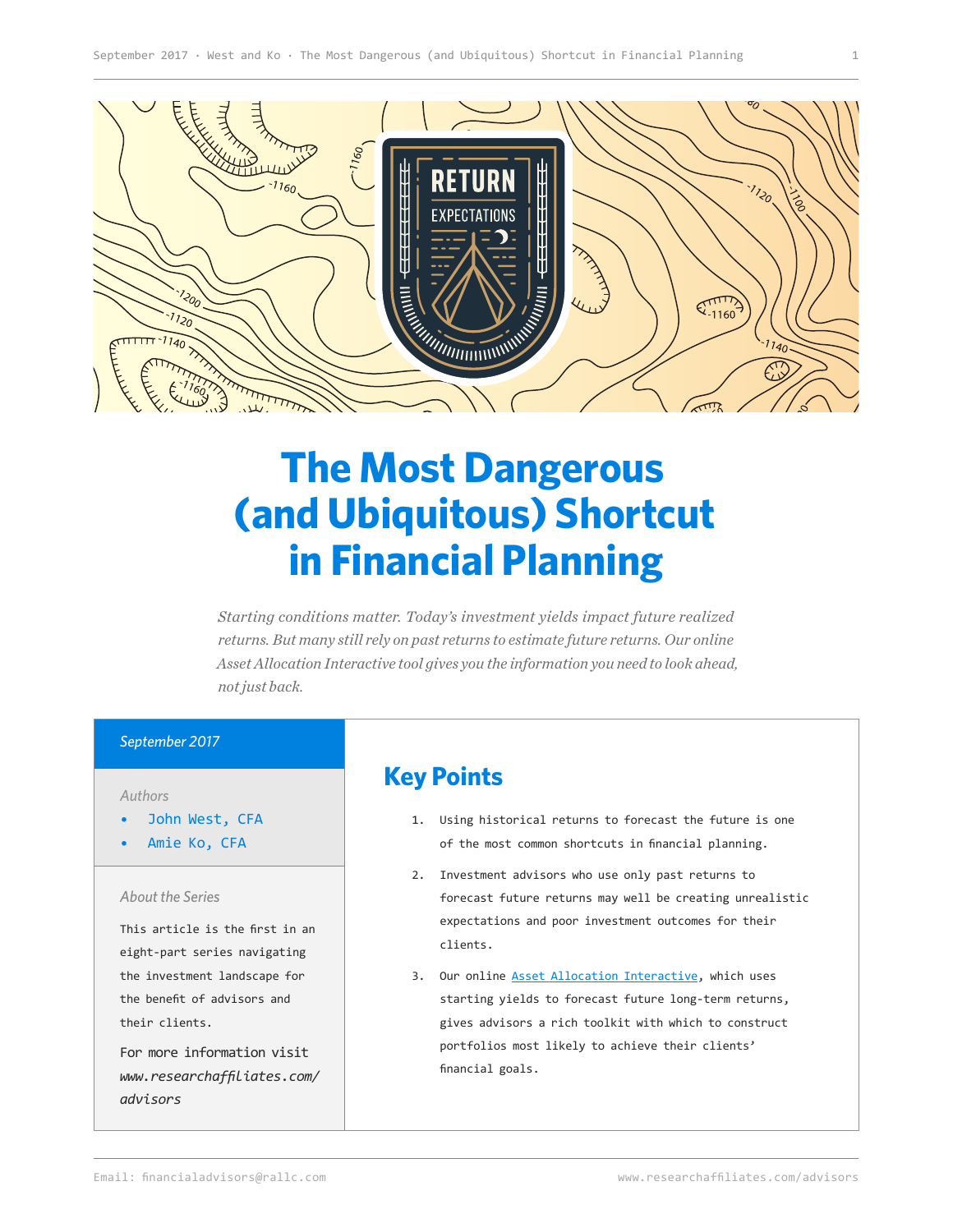#### **Introduction**

*The sizeable assets financial advisors oversee are more than just market positions to be managed, and sources of fees to be earned, but exist to meet clients' future spending needs linked to a personal hope or dream, such as a secure retirement, college education, second home on the lake, or difference-making philanthropic endeavor. The investment advisor's job is to help clients understand the feasibility of their financial goals and maximize their clients' probability of achieving them. Of course, the activities associated with such a seemingly straightforward mission are countless. There are only so many hours in the day. Where do advisors get the best advisory bang for the client buck? Conversely, where are advisors missing the mark, spending time and effort with little incremental net benefit to client outcomes?*

*This is the first article in a series designed to address specific investment advisor activities most likely to lead to successful investment outcomes for clients, which also happen to be the most productive outcomes for advisors—a win–win situation. Research Affiliates has built, and can offer to advisors, a suite of tools powered by our research insights and which are publicly available on our website. This article, which references the practical application of our online tools, emphasizes how to set reasonable expectations for capital market returns.* 

**"***Using historical returns to forecast the future is one of the most common shortcuts in financial planning.***"**

*In other words, what's the likely long-term return for an individual investor's normal portfolio? Thanks for reading!*

Poor long-horizon investment outcomes invariably can be blamed on a handful of "usual suspects": high fees and expenses; ignoring rebalancing opportunities; perfor-

mance chasing; lack of diversification; and improper expectations. Rarely do these usual suspects operate as lone wolves. They typically travel together. The optimist in us believes that—slowly but surely—times are getting tougher for these culprits. Expense ratios are coming down; no doubt helped substantially by more wide-scale adoption of passive equity investing. Similarly, smart beta is on the march, a more effective means of capturing long-term excess returns than traditional active equity management. Investors are also becoming more aware of the softer, hidden costs of trading and market impact expenses (Chow et al., 2017). Automated rebalancing is now commonplace.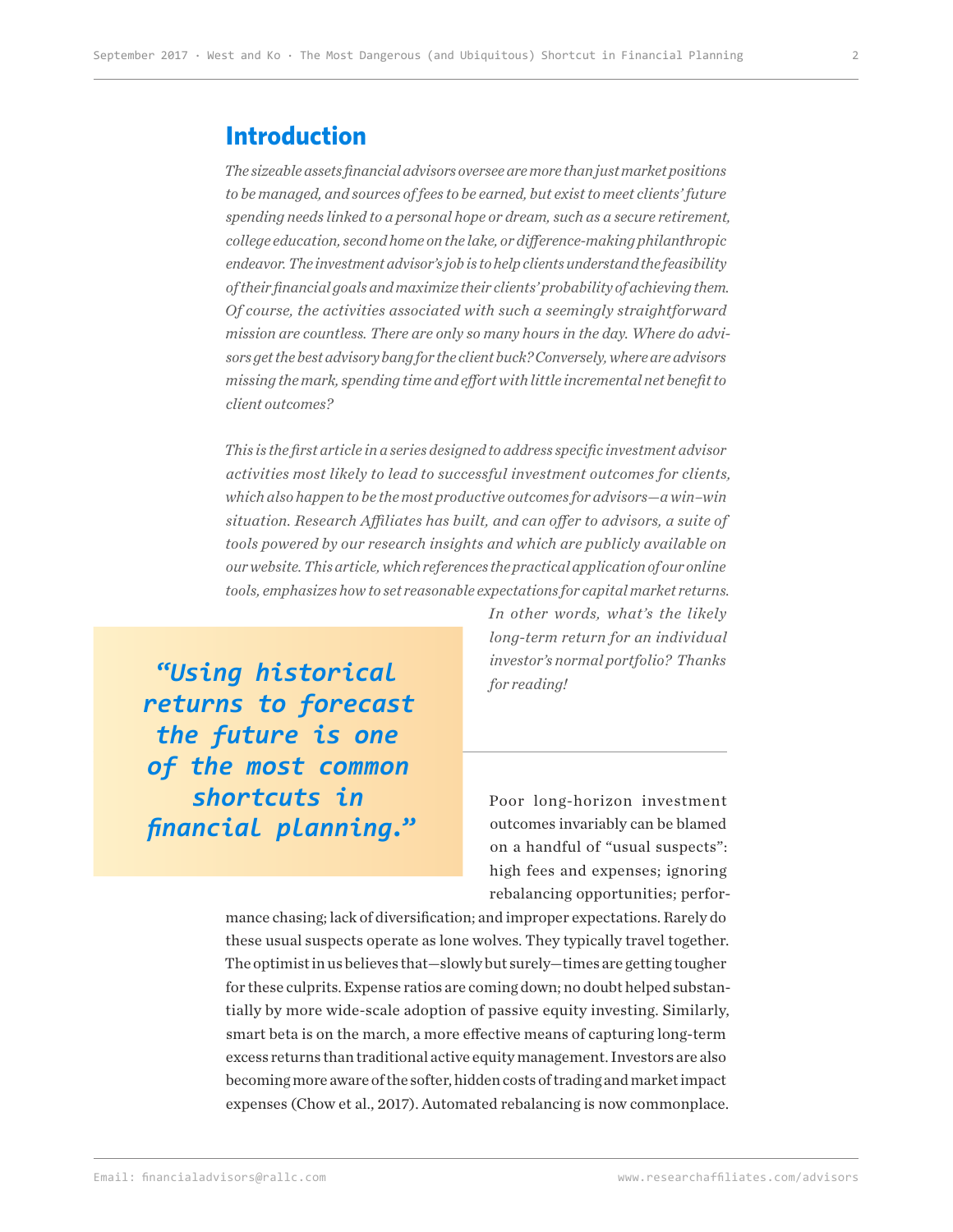Kinnel (2017) and others have shown how fund investors can be on the wrong side of mean reversion by chasing performance. And accessing diversifying assets has never been easier than it is today with the growth of reasonably priced mutual funds and exchange-traded funds (ETFs) offering investment opportunities ranging from emerging-market currencies to commodities to bank loans.

But what about the last suspect: setting improper return expectations? This culprit hasn't received as much attention as the others, reminding us of a favorite all-time film, 1995's *The Usual Suspects*. In the movie, a customs agent, Dave Kujan, tries to figure out which of five criminals is responsible for a drug deal gone bad on a ship docked in San Pedro Bay. Agent Kujan interviews the sole survivor of the crime, Verbal Kint (played by Kevin Spacey), who is intent on pinning the blame on one of the other suspects. Nobody at the police station suspects Verbal Kint, who has a palsied arm and foot—in their view, an unlikely suspect—was responsible. But the ending (spoiler alert!) reveals that not only is Verbal responsible, he is actually Keyser Söze, the "world's most notorious" criminal. Of course by then, Kint, er Söze, had walked out of the interrogation uncharged, never to be seen again. The movie ends with a quote from Söze: "The greatest trick the devil ever pulled was convincing the world he didn't exist."

As we survey the range of long-term return forecasts in the industry, we are shocked to see so many—including some (deservingly) well-respected asset managers—seemingly ignoring today's low yields (and their downward pressure on future returns). Instead, many continue to use historical returns to forecast the future, one of the most common shortcuts in financial planning, and one we believe will not serve investors or advisors well.

How can advisors avoid this dangerous and common practice? Research Affiliates' [Asset Allocation Interactive](https://interactive.researchaffiliates.com/asset-allocation/#!/?currency=USD&scale=LINEAR&terms=REAL) tool illustrates the likely sources of future returns and provides an easily accessible way for proactive, client-oriented advisors to educate clients on probable future financial outcomes. In a subsequent article, we will show how the allocations in today's normal portfolio can be shifted to offer more attractive long-term risk-adjusted returns.

# **Setting Investment Objectives: What We Can and Can't Control**

Bear with us as we do a 30-second review of Actuarial Science 101. Conceptually, retirement math has five variables: 1) annual savings rate, 2) return on savings, 3) retirement date, 4) retirement spending rate, and 5) life expectancy. The savings rate, retirement date, and retirement spending are individual choices,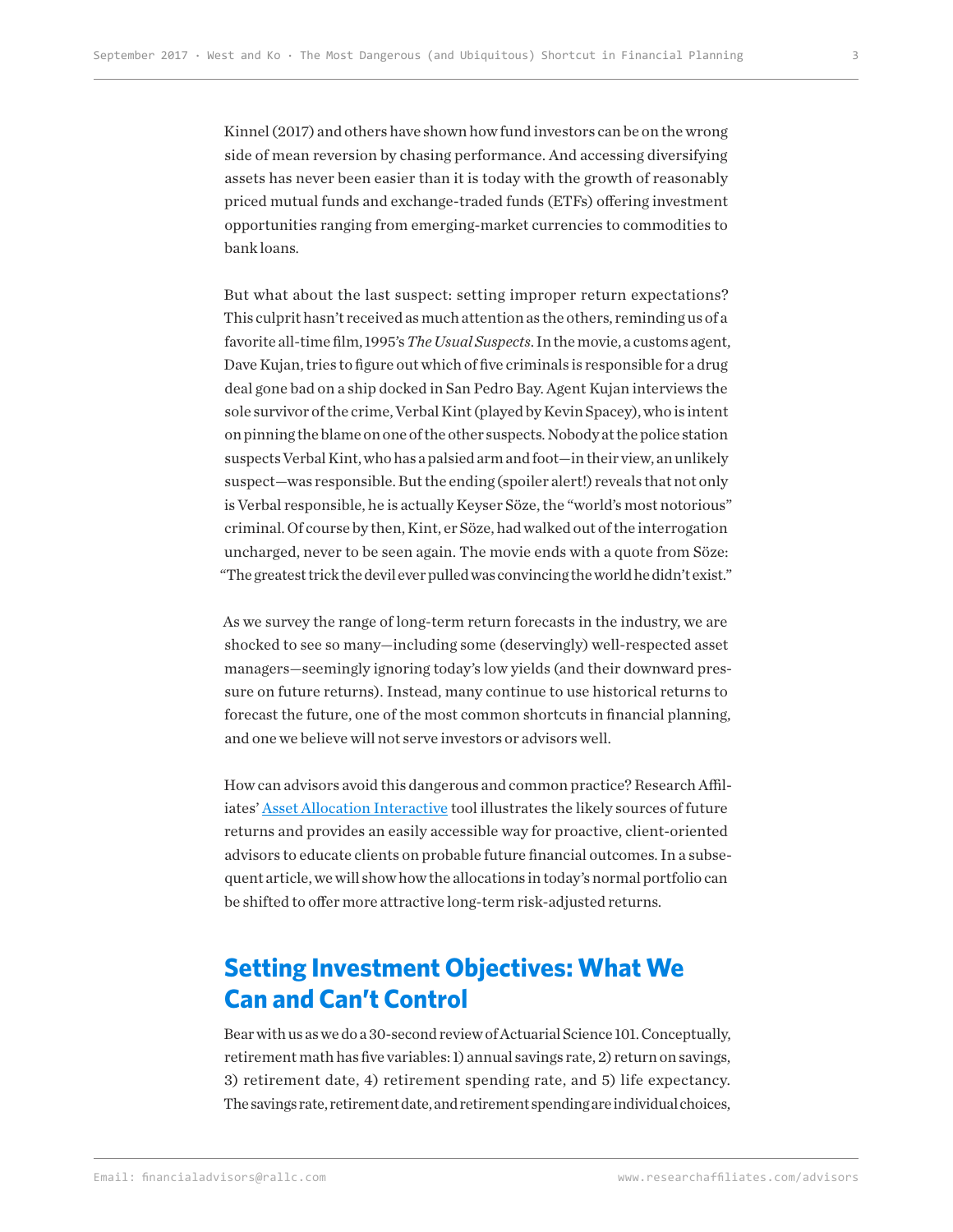and as such, are entirely predictable. Clients make these choices themselves; some might prefer to work longer in order to spend more in their retirement years, or vice versa.

Sadly, we have little control over our lifespan, and practically speaking, little control over the ultimate return on our portfolios. Sure, we can try to influence these variables by making smarter choices—eating right and exercising will lead to a longer life, just as minimizing unnecessary investment expenses (including trading costs) and swearing off performance chasing should lead to higher net returns. At the end of the day, we just don't have the control we'd like to have. Instead, we're left with an uncomfortably wide range of expectations. Today, a 65-year-old male has a life expectancy of 19.3 years (i.e., will live

to 84.3 years).<sup>1</sup> Of course, that's the average experience. Some men will live far longer, and some will sadly pass while still in their sixties.

Not only do we have to deal with a range of possible life expectancies, but a changing average life expec-

tancy over time. A 65-year-old male in 1980 would have been expected to live until 79.1 years, a five-year shorter period of retirement bliss than he would be looking forward to today. The combined positive effects of advanced diagnosis, less smoking, more nutritious diets, better safety in occupational workplaces, vaccines and antibiotics, and seatbelt laws, among other factors, equate to a longer life expectancy. Fairly indisputable. Obviously, it doesn't make sense to use a mortality table from 1980 to determine a client's most likely retirement horizon in 2017 (37 years later).

Starting conditions matter in life expectancy, and as we'll see shortly, also in expected returns. Advisors intent on producing better outcomes for their clients need to communicate realistic return expectations not only for the destination (investment-horizon retirement savings), but for the duration of the journey. Our Asset Allocation Interactive tool is designed for this purpose.

# **The Inevitable Delta: Past** *Realized* **Returns vs. Reasonable Future** *Expected* **Returns**

Investor behavior indicates a profound belief that past *is* prologue. Any time an investor replaces a bottom-quartile performer with a top-quartile performer, by definition the investor is extrapolating the past into the future. The same can be said when an investor swaps out a recent laggard in asset class or style

**"***Starting conditions matter in expected returns.***"**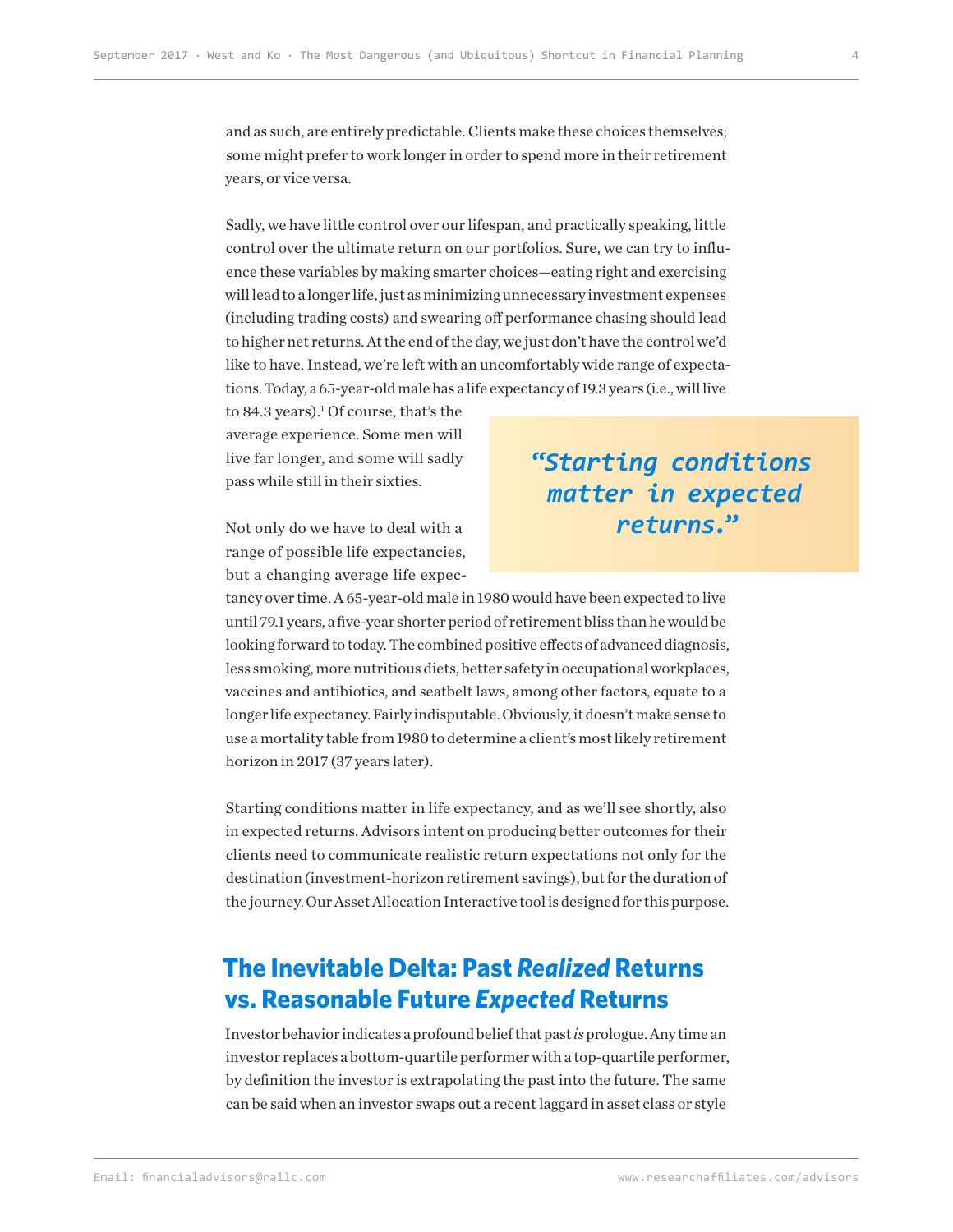with a recent winner. A quick survey of the behavioral finance literature shows this tendency, a form of the "representativeness heuristic" (Kahneman and Tversky, 1972), is pervasive across a wide range of investment decision making. Debondt (1993) shows experimental and survey evidence that investors are subject to using representativeness to over-extrapolate recent price trends when forecasting future returns. Along with the representativeness heuristic, investors tend to use other related rule-of-thumb shortcuts, such as availability bias (Tversky and Kahneman, 1973), a heuristic (a mental shortcut that allows people to solve problems and make judgments quickly and efficiently) that leads us to favor what is most recent or relevant.

Unfortunately, these biases can be unhelpful or even dangerous in setting realistic return expectations. For example, past long-term returns of US equities are negatively correlated with their future long-term returns, whether we use a horizon of 10, 20, or 30 years. In other words, your clients' experience in the capital markets (i.e., relatively high past returns), irrespective of the client's age, is unlikely to be duplicated in the future—both the representativeness and availability heuristics lead us down the wrong path!



#### **Trailing Returns Are Negatively Correlated with Future Returns, US Equities, Jan 1802–Jun 2017**

Source: Research Affiliates, LLC, using data from Ibbotson/Morningstar, Robert Schiller's Online Data, and William Schwert's Indexes of US Stock Prices.

Despite this clear relationship, the retirement calculators at respected investment management firms—those with hundreds of billions of US dollars of client assets—appear anchored on history. For example, Vanguard<sup>2</sup> uses a 4.0% real (after inflation) annualized long-term expected return. Dimensional Fund Advisors assumes real annualized long-term expected returns of 1.0% and 5.0% for global bonds and global stocks, respectively, implying a real return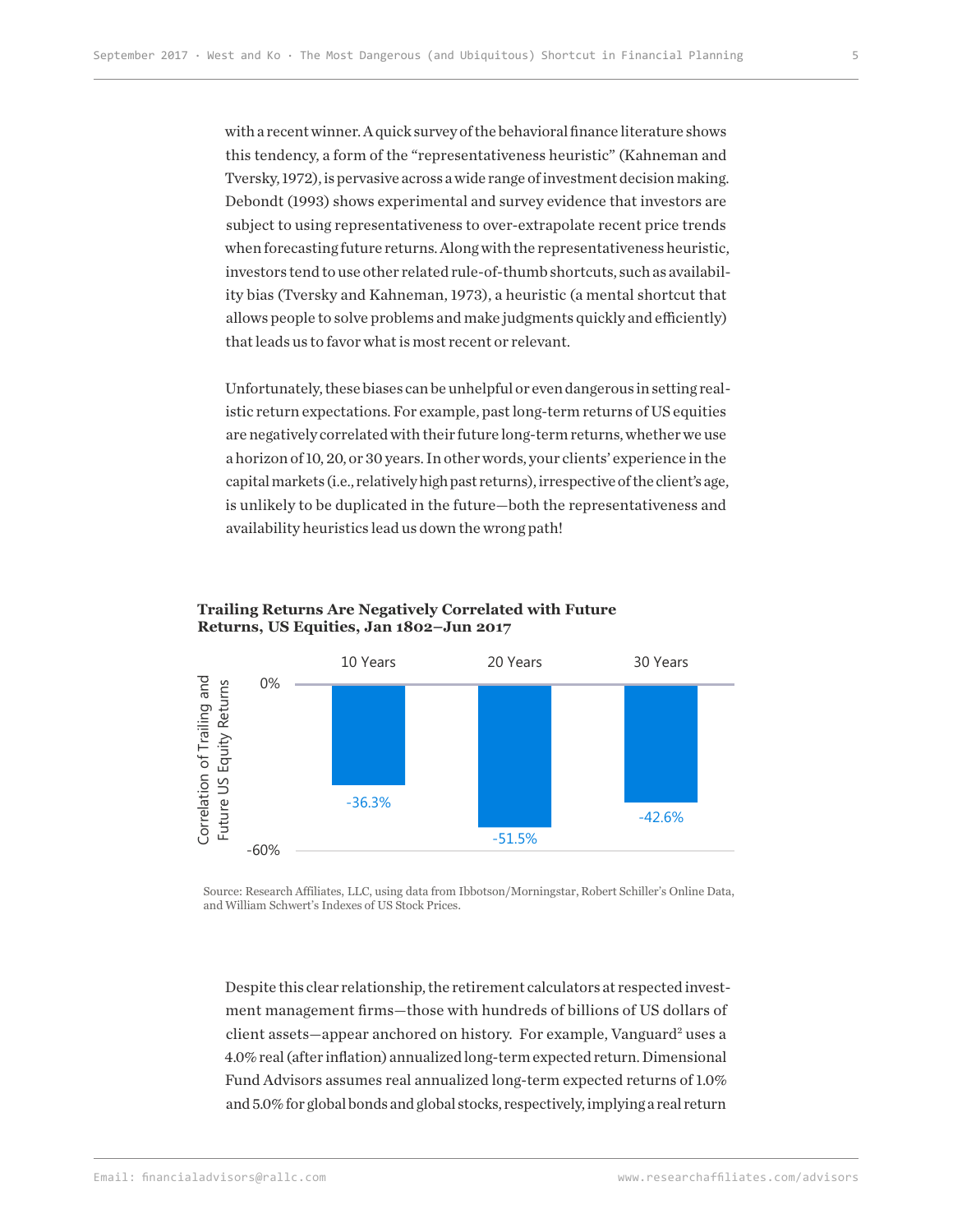of roughly 3.9% for a 60/40 global portfolio.3 At first blush, these estimates seem entirely reasonable, and maybe even prudent. Indeed, looking back, a conventional 60/40 US stock/bond blend would have achieved real annualized returns exceeding 4.0% in each of the past 5-, 10-, 20-, 30-, and 40-year periods.

So, why is it unrealistic to expect the same in the future? After all, the past 40 years have witnessed a variety of economic and political regimes and should be a reasonable proxy for the future. To answer this, it is necessary to understand the sources of past returns, going as far back as possible. Let's focus on equities, the lion's share of a 60/40 allocation's return. As Arnott and Bernstein (2002) explain, the majority of the real return on stocks over the past two centuries came from three sources: 1) dividends paid, 2) real growth in dividends paid, and 3) rising valuation levels. Valuation matters. Over the last

**"***Asset Allocation Interactive uses starting conditions to estimate future returns.***"**

40 years ending June 30, 2017, rising valuation levels' contribution to the annualized real return of the US stock market approaches one-third  $(2.1\% \text{ of } 7.4\%).$ <sup>4</sup>

Today, yields are dramatically lower, and equity valuations are dramatically higher. The average bond yield over the last 40 years was 6.7% (Barclays Capital US Aggregate), and the aver-

age cyclically adjusted price-to-earnings (CAPE) ratio was 21.1 times. As of August 31, 2017, these measures are  $2.4\%$  and 30.3 times, respectively.<sup>5</sup> In other words, today we are experiencing some of the lowest yields and highest equity valuations *in modern history*. Expecting bond yields to fall even further and CAPE ratios to continue soaring doesn't seem sensible—but that's precisely what's happening when investors and their advisors rely on history to gauge the future.

The Asset Allocation Interactive (AAI) tool on our website offers two methods to determine expected returns over the next 10 years. The default method assumes valuations will revert halfway back to a normal historical level ("Valuation Dependent"), while the second method simply assumes valuations won't change ("Yield Plus Growth").<sup>6</sup> According to AAI, the asset mix of the Vanguard Target Retirement 2025 Fund produces real annualized expected returns of 1.7% and 2.8%, respectively, under the two forecasting methods, both well below Vanguard's stated expected return.

Let's look at how this may play out. Assume you are the trusted financial advisor of 55-year-old Lawyer Larry, who's done just about everything right in planning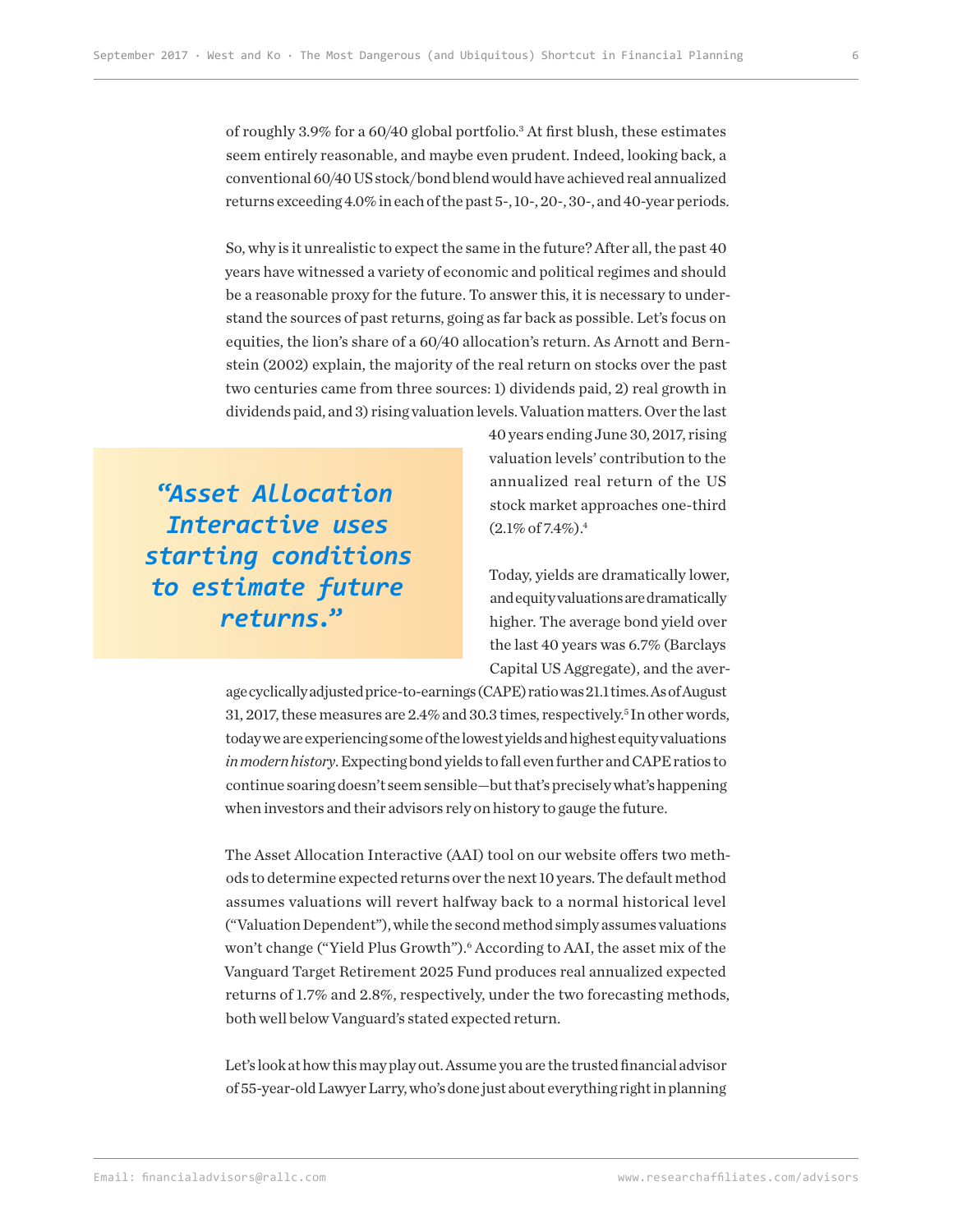for his retirement. Since the age of 25, he diligently saved, banking 10% of his annual wages *every year*, and now has nearly \$825,000 in retirement savings.7 Larry dreams of retiring in 10 years. Cognizant of his spending and lifestyle desires, Larry thinks he'll need at least \$1.35 million before he can retire.

Larry turns to you for advice. Can he achieve his dream of retiring in 10 years? What balance can he expect to have at age 65? That depends. Using Vanguard's real expected return of 4.0%, he would have a projected balance in his retirement account of over \$1.36 million in 2027. Using the 1.7% default estimate from AAI indicates he should expect to have less than \$1.10 million a decade from now, a shortfall of 20–25% (given rounding error). Ouch!

Could Vanguard's expected return be right? Quite possibly, and what a delightful conversation that would be. But if Vanguard's forecast (or any forecast for that matter) misses the mark an investor is relying on, there is no do-over. In that case, Larry would come up short. Larry deserves to hear the hard truth in order to explore his options for making up a potential shortfall in his retirement account, whether that option is saving more,<sup>8</sup> more broadly diversifying, or possibly postponing retirement.



### **Cumulative Probability of Return**

Source: Research Affiliates, LLC, using data from Bloomberg and MSCI.

A single expected return is just the midpoint of a range of expected returns. Research Affiliates' Asset Allocation Interactive provides the full range of 10-year annualized returns so investors can gauge if their target return is within the distribution. As of August 31, 2017, interpreting this screenshot from AAI suggests that the probability of achieving a 4.0% or higher real return over the next decade is around 10%. Not good.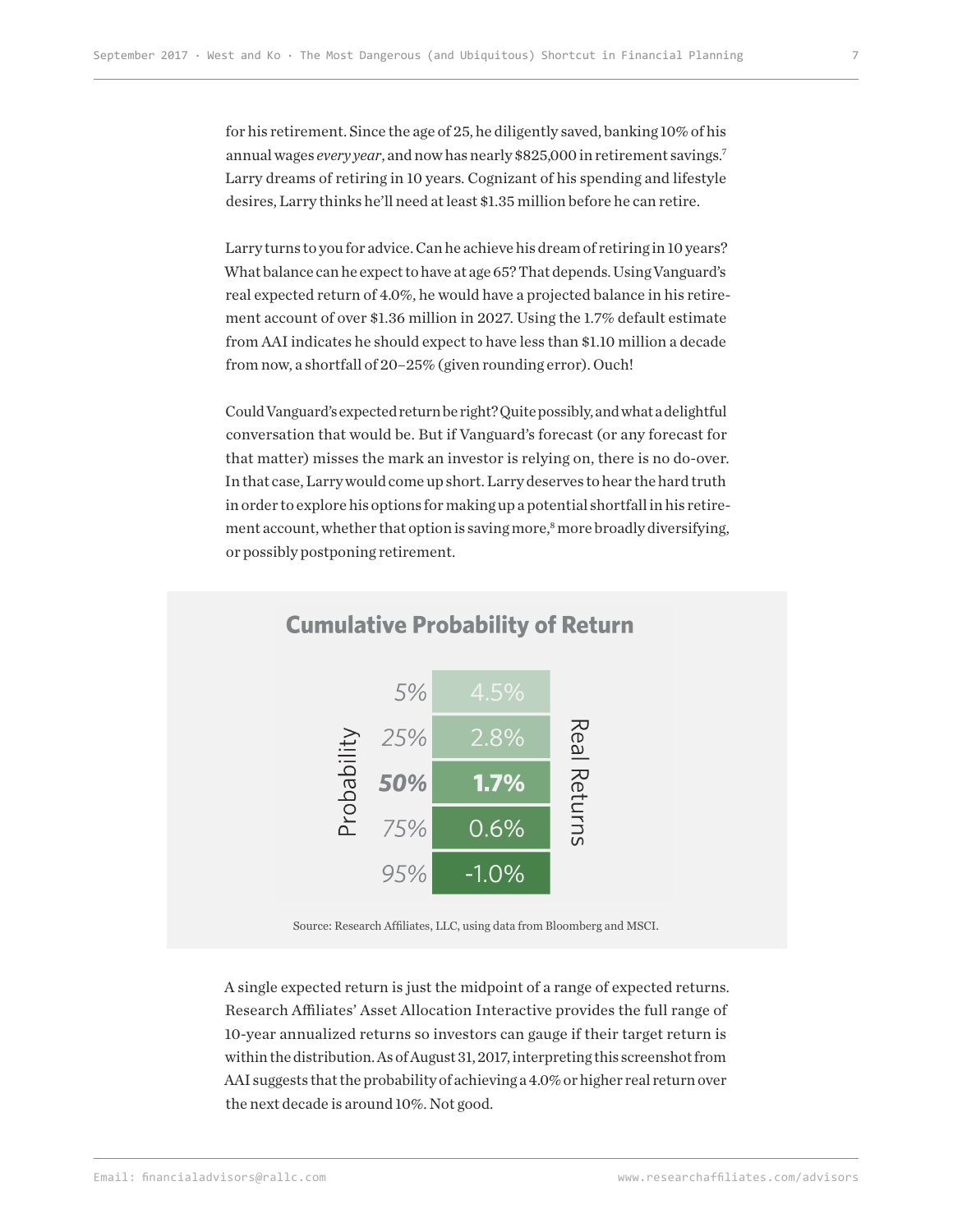Are our models overly pessimistic? Are we simply being "permabears" and raising false alarms? We don't think so.<sup>9</sup> Using the same equity decomposition framework we just explained, Vanguard's founder, Jack Bogle, recently gave a fairly low assessment of future US equity returns:

Looking forward, Bogle said, in the next 10 years investors should expect only 2.0% from dividends and 4.0% from earnings growth. With P/E ratios at 26.3 (now 30), Bogle said investors could expect to lose 2.0% from P/E contraction, for a total return of 4.0% (Huebscher, 2017).

For an apples-to-apples comparison with our previous real-return estimates, we can net out our US inflation assumption for the next 10 years, 2.1%, to get a real return for US equities of 1.9%, based on Bogle's estimate of 4.0%. If equities produce a real return of 1.9%, then bonds would have to deliver a return —net of inflation—of nearly 7.2% to get to a 60/40 real expected return of 4.0%. From a starting yield of 2.4%? Not. Gonna. Happen.

### **Conclusion**

While seemingly prudent, using historical returns to forecast future returns is a dangerous financial planning shortcut. As we said before, an actuary who would suggest using a life expectancy table from 1980 in 2017 would immediately be labeled dangerously out of touch by a pension client. Online tools now complement the basic actuarial life expectancy estimate, helping clients understand their likely lifespan, and therefore, their likely retirement spend.

Similarly, online tools are now publicly available on our website that are designed to help advisors look beyond the past toward the future for estimates of expected returns. Starting conditions matter on the two most uncertain variables in retirement planning: expected returns and lifespan. Asset Allocation Interactive uses starting conditions to estimate future returns.

Kevin Spacey won an Oscar for Best Supporting Actor in his role as Verbal Kint, with the ending "devil trick" quote sealing the deal on his performance. But the quote isn't original to *The Usual Suspects*; it can be traced to French poet Charles Baudelaire who said, "The finest trick of the devil is to persuade you that he does not exist." Today's low yields—the devil to future long-term investment success—do exist and will materially impact future returns.

Although, the basic services of communicating likely returns and making the necessary adjustments when they fall short aren't captured in typical surveys of how advisors add value, they should be. **Asset Allocation Interactive** gives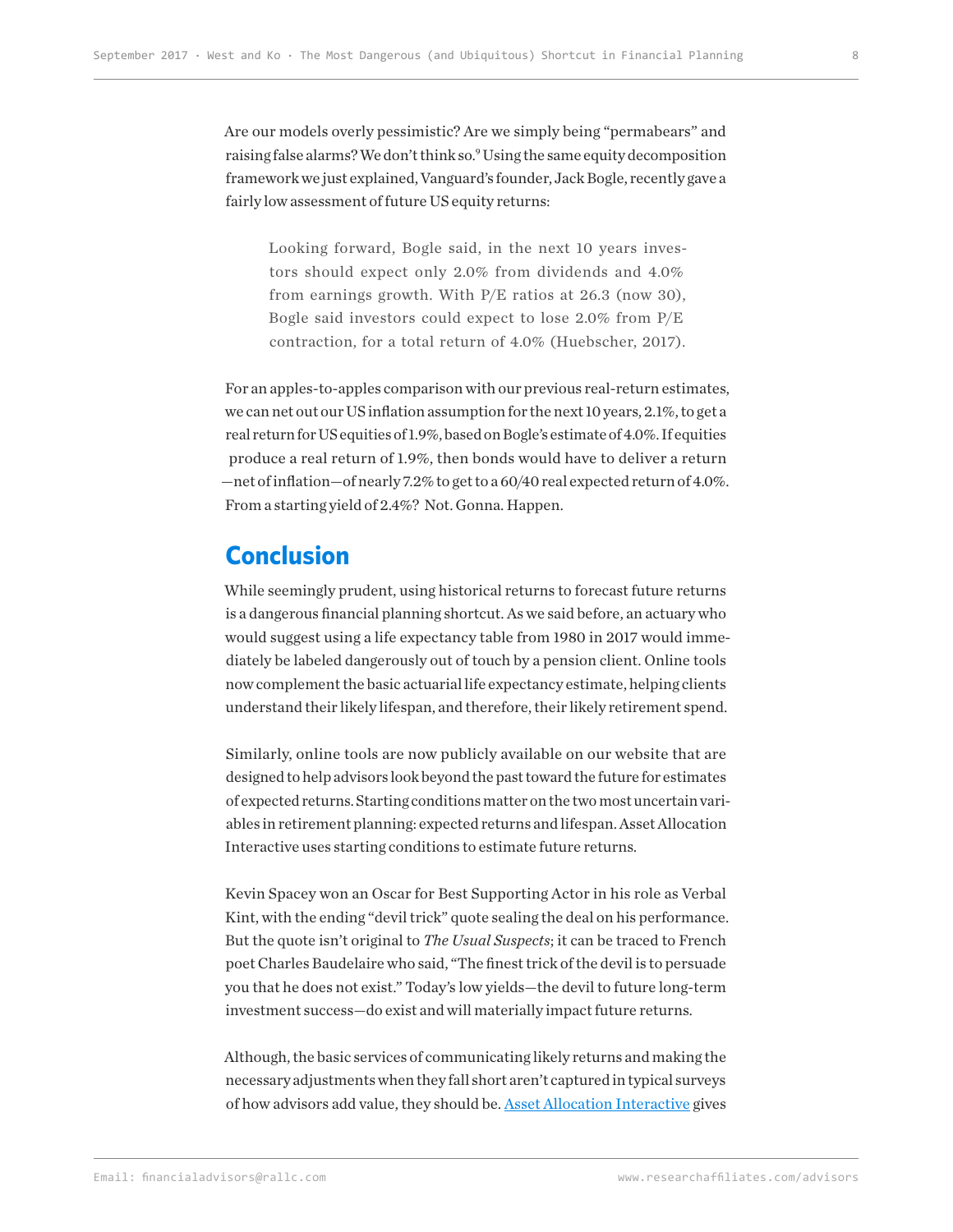advisors the tools to gain an understanding of the delta between past and likely future returns when they still have time to adjust the controllable variables of retirement date and current savings by saving more, anticipating a longer career, or adopting less mainstream asset mixes, which we'll cover in an upcoming article in the series. Again quoting Baudelaire: "Nothing can be done except little by little." And little by little, proactive advisors can make big impacts. Please let Research Affiliates know how we can help by emailing us at financialadvisors@rallc.com.

#### *FURTHER READING*



*August 2017*

#### **Live from [Newport Beach.](https://www.researchaffiliates.com/content/ra/na/en_us/publications/articles/626-live-from-newport-beach-its-smart-beta.html) It's Smart Beta!**

by Feifei Li, PhD, and John West, CFA



*January 2017*

#### **[How Not to Get Fired](https://www.researchaffiliates.com/content/ra/na/en_us/publications/articles/549-how-not-to-get-fired-with-smart-beta-investing.html)  with Smart Beta Investing**

by John West, CFA, Vitali Kalesnik, PhD, and Mark Clements, PhD



*August 2016*

#### **Rethinking [Conventional Wisdom:](https://www.researchaffiliates.com/content/ra/na/en_us/publications/articles/560_rethinking_conventional_wisdom_why_not_a_value_bias.html)  Why NOT a Value Bias?**

by John West, CFA, and Amie Ko, CFA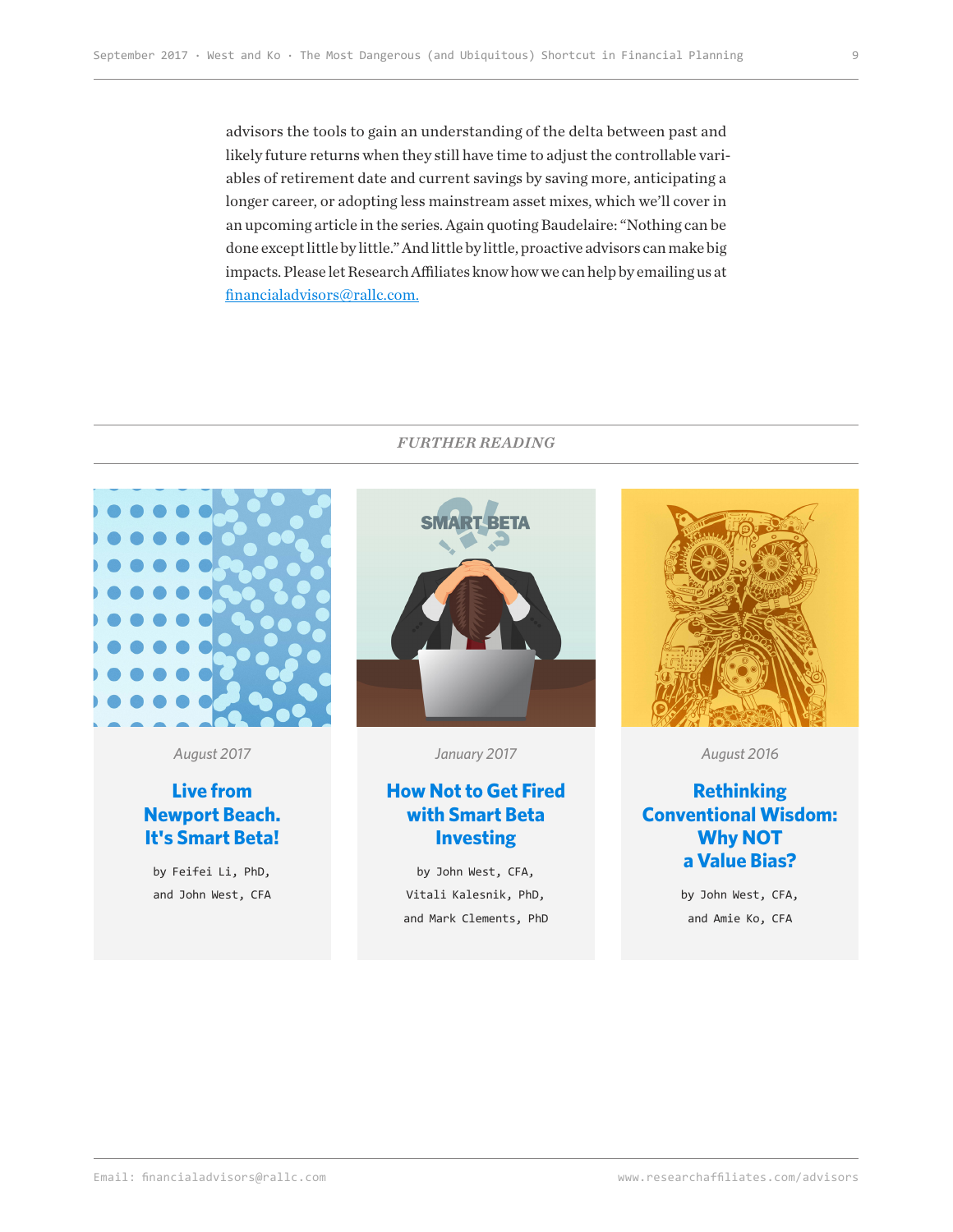### **References**

- Aked, Michael, Michele Mazzoleni, and Omid Shakernia. 2017. "[Quest](https://www.researchaffiliates.com/en_us/publications/articles/588-quest-for-the-holy-grail-the-fair-value-of-the-equity-market.html)  [for the Holy Grail: The Fair Value of the Equity Market](https://www.researchaffiliates.com/en_us/publications/articles/588-quest-for-the-holy-grail-the-fair-value-of-the-equity-market.html)." Research Affiliates (March).
- Arnott, Robert, and Peter Bernstein. 2002. "[What Risk Premium Is](https://www.researchaffiliates.com/documents/FAJ_Mar_Apr_2002_What_Risk_Premium_is_Normal.pdf)  ['Normal'?](https://www.researchaffiliates.com/documents/FAJ_Mar_Apr_2002_What_Risk_Premium_is_Normal.pdf)" *Financial Analysts Journal*, vol. 58, no. 2 (March/ April):64–85.
- Chow, Tzee-Man, Yadwinder Garg, Feifei Li, and Alex Pickard. 2017. "Cost [and Capacity: Comparing Smart Beta Strategies."](https://www.researchaffiliates.com/en_us/publications/articles/625-cost-and-capacity-comparing-smart-beta-strategies.html) Research Affiliates (July).
- De Bondt, Werner. 1993. "Betting on Trends: Intuitive Forecasts of Financial Risk and Return." *International Journal of Forecasting*, vol. 9, no. 3:355–371.
- Huebscher, Robert. 2017. "Jack Bogle on the Limits of the Fiduciary Rule [and the Future of the Advisory Industry."](https://www.advisorperspectives.com/articles/2017/05/24/jack-bogle-on-the-limits-of-the-fiduciary-rule-and-the-future-of-the-advisory-industry?channel=Municipal+Bonds) *Advisor Perspectives*  (May 24).
- Kahneman, Daniel, and Amos Tversky. 1972. "Subjective Probability: A Judgment of Representativeness." *Cognitive Psychology*, vol. 3, no. 3 (July):430–454.
- Kinnel, Russel. 2017. "Mind the Gap: Global Investor Returns Show the [Costs of Bad Timing around the World."](http://corporate1.morningstar.com/ResearchLibrary/article/810671/mind-the-gap-2017/) Morningstar Research Library (May 30).

Masturzo, Jim. 2017. "[CAPE Fatigue."](https://www.researchaffiliates.com/en_us/publications/articles/618-cape-fatigue.html) Research Affiliates (June).

Tversky, Amos, and Daniel Kahneman. 1973. "Availability: A Heuristic for Judging Frequency and Probability." *Cognitive Psychology*, vol. 5, no. 2 (September):207–232.

## **Endnotes**

- 1. Social Security Administration Life Expectancy Calculator available at<https://www.ssa.gov/planners/lifeexpectancy.html>
- 2. [https://personal.vanguard.com/us/insights/retirement/saving/](https://personal.vanguard.com/us/insights/retirement/saving/set-retirement-goals) [set-retirement-goals](https://personal.vanguard.com/us/insights/retirement/saving/set-retirement-goals)
- 3. Please see the section "Key Assumptions" at the bottom of [http://](http://us.dimensional.com/defined-contribution/retirement-calculator) [us.dimensional.com/defined-contribution/retirement-calculator.](http://us.dimensional.com/defined-contribution/retirement-calculator) Research suggests a portfolio of diversified assets gains additional return from diversification itself. As such, the 60/40 portfolio's expected return is higher than a simple weighted-average calculation of individual asset classes' expected returns. For instance, from February 1802 through June 2017, the annualized return was 6.4% for US stocks and 6.1% for US 20-year bonds. If a 60/40 portfolio is constructed using a simple weighted-average calculation of these two asset classes' returns, the result of 6.3% is indeed lower than the realized return of 6.6%.
- 4. Research Affiliates, LLC, using data from Robert Shiller Online Data.
- 5. The source of the bond yield is Bloomberg. The source of CAPE is Robert Shiller Online Data.
- 6. For a more detailed discussion on the two methods, see Masturzo  $(2017)$
- 7. In this hypothetical scenario, we assume Larry is 55 years old in 2016 and began working at the age of 25 in 1986. According to the Census Bureau, the median earnings of a full-time, year-round employed male lawyer was \$90,872 in the year 2000, the likely midpoint of Larry's professional career. We derive an annual series of the percentage change in income, using the Census Bureau's Current Population Survey's median income data by age from 1947 to 2015. From 2016 onward, we assume Larry's income remains constant (0% growth). Finally, we assume Larry invests his retirement savings in an equivalent of the Vanguard Target Retirement Fund 2025. Prior to the fund's inception in 2004, we calculate weighted-average returns based on allocations provided by the target fund and on the total returns of cap-weighted indices: S&P 500, MSCI EAFE, Barclays US Aggregate, and Barclays Global Aggregate.
- 8. Where an investor chooses to invest their savings matters. Unsurprisingly, investing savings in high-fee products is counterproductive, a truth that Jack Bogle has spent decades exposing and addressing.
- 9. Granted, we have been called "permabears," and it is worth noting that both methods have a bit of it's-different-this-time approach by not assuming full mean reversion in valuations. Indeed, some valid reasons do explain why equity valuations may stay elevated above the historical average levels of the past 100 years (Aked, Mazzoleni, and Shakernia, 2017).